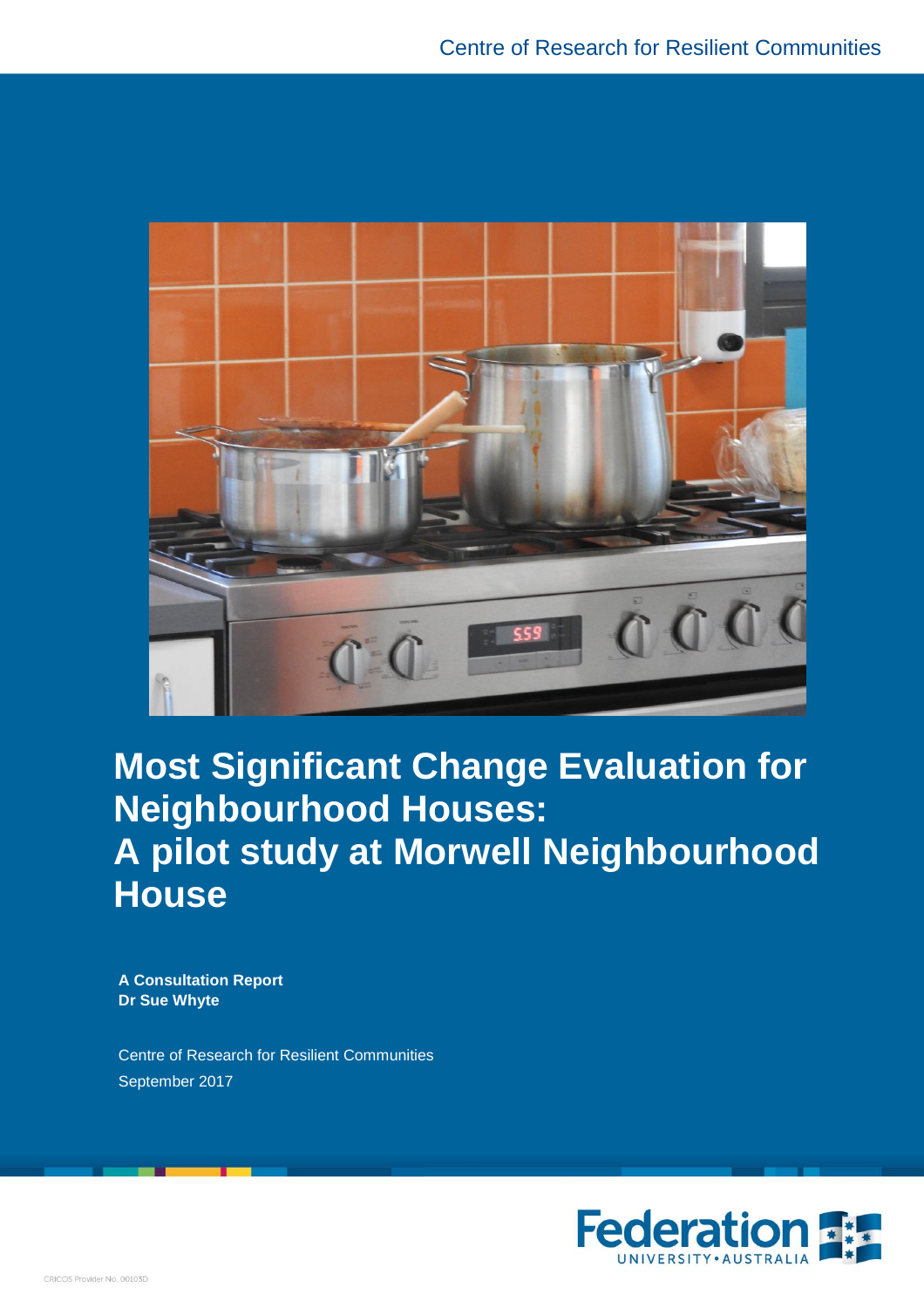Most Significant Change Evaluation for Neighbourhood Houses: A pilot study at Morwell Neighbourhood House

Consultation Report Sue Whyte September 2017 Centre of Research for Resilient Communities Federation University Australia [s.whyte@federation.edu.au](mailto:s.whyte@federation.edu.au)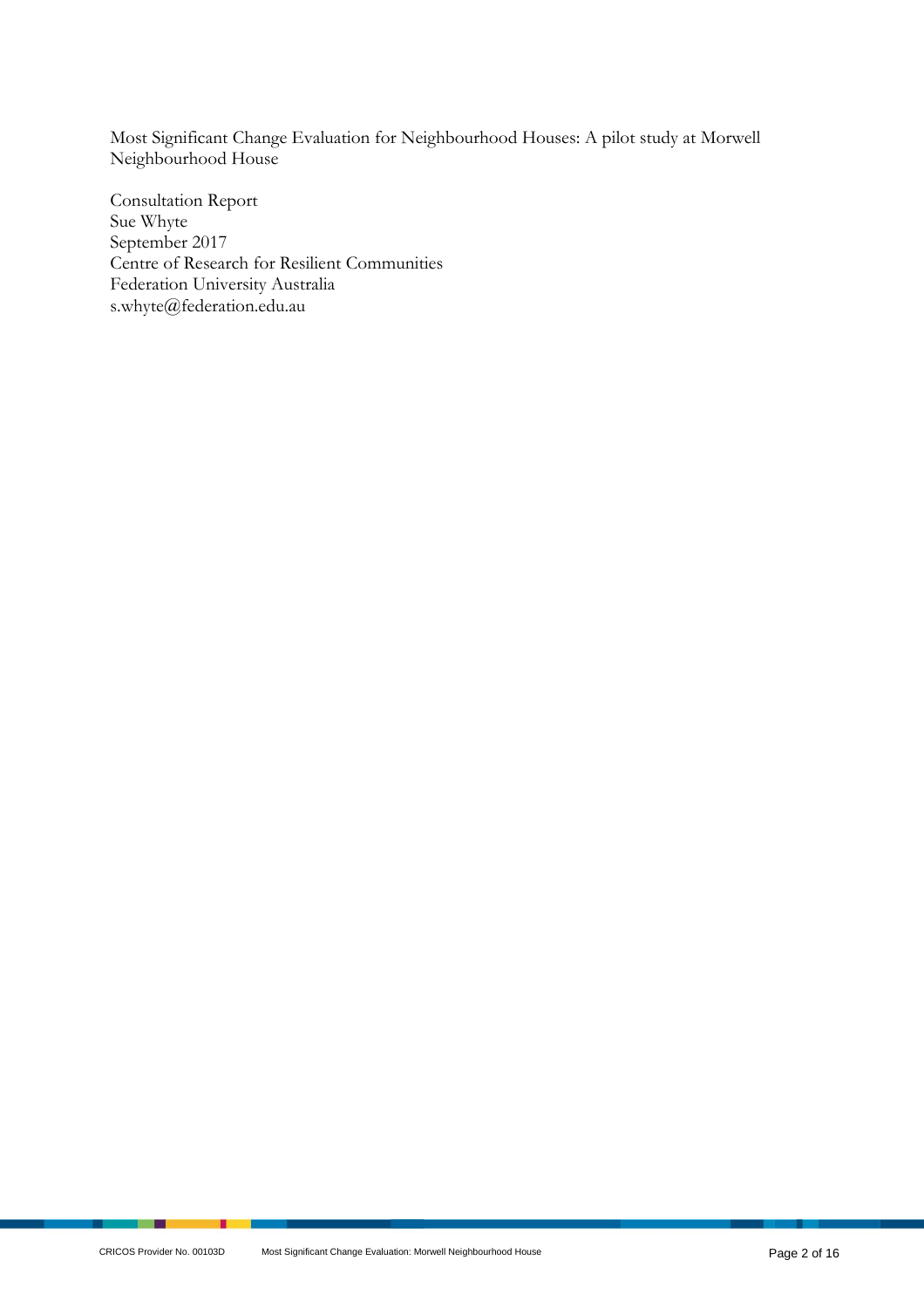# **Table of Contents**

| <b>Introduction</b>                                 | 5  |
|-----------------------------------------------------|----|
| <b>What is Most Significant Change</b>              | 5  |
| <b>Using MSC at Morwell Neighbourhood House</b>     | 6  |
| Reflections on MSC in a Neighbourhood House context | 10 |
| <b>Suggested MSC model</b>                          | 11 |
| <b>References and resources</b>                     | 14 |
| <b>MSC Story Template</b>                           | 15 |

H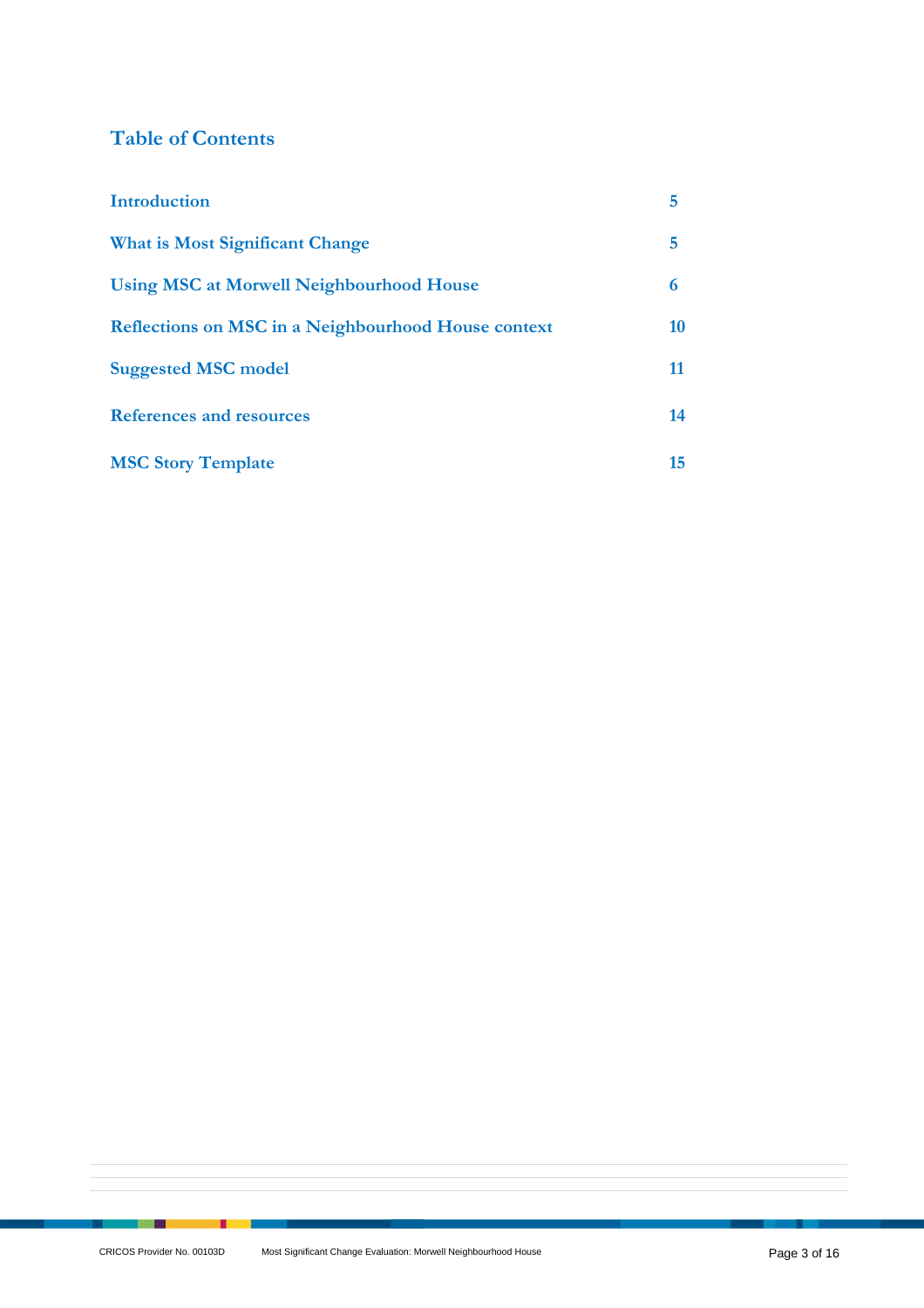т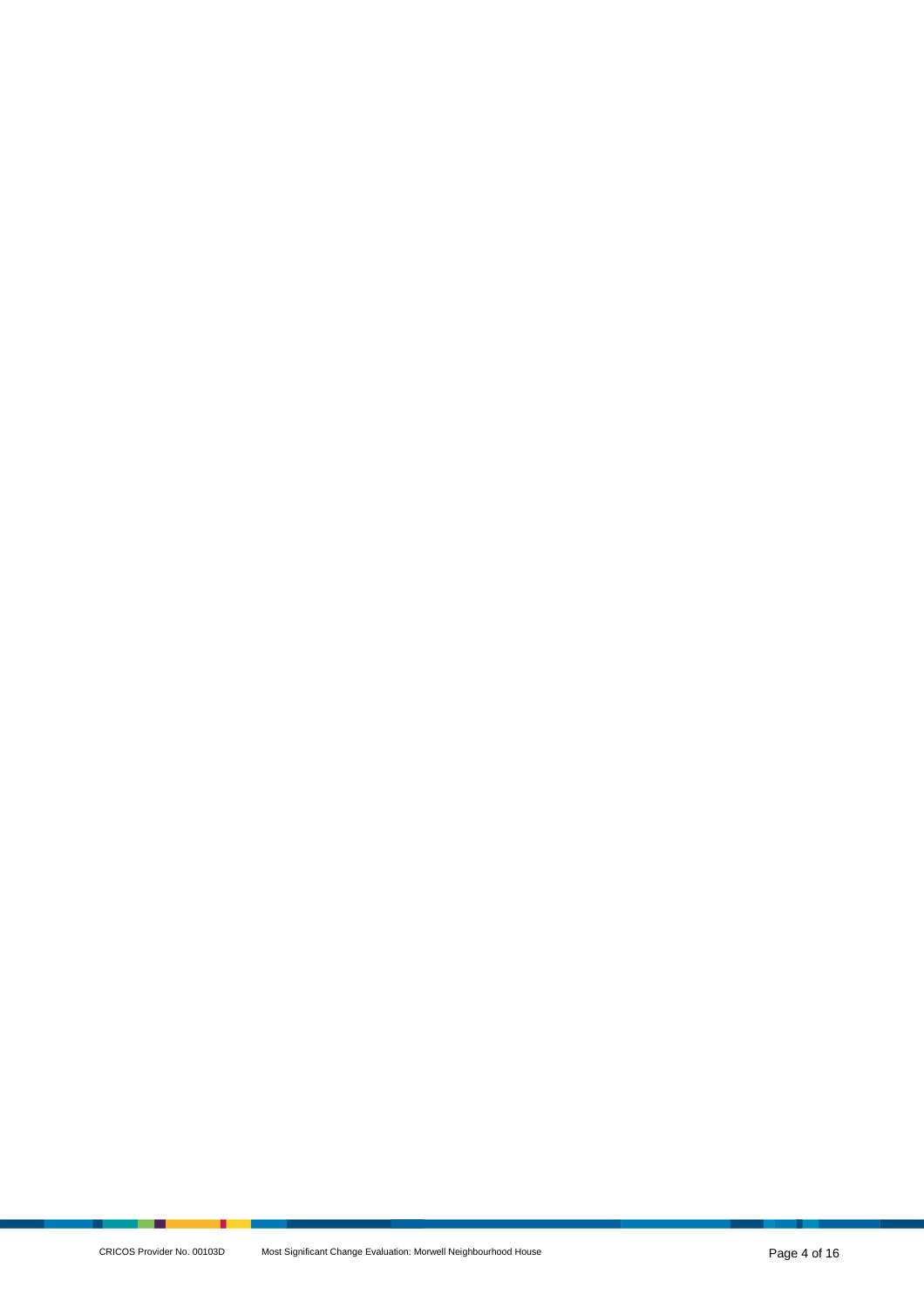# **Most Significant Change Evaluation for Neighbourhood Houses: A pilot study at Morwell Neighbourhood House**

## **Introduction**

You can't define it you could tick this box and tick that box you could tick a lot of boxes but it would be confusing to anyone trying to analyse it It's humanity basically you can't define humans, really

This is a consultation report for Morwell Neighbourhood House (MNH) on a small pilot study to assess the appropriateness of using the Most Significant Change (MSC) method of evaluation in a Neighbourhood House setting. As the quote above indicates it is often difficult for Neighbourhood Houses to show proof of the value and impact of the work they do for individuals and communities. In part this is because so much of their work is about relationship building and social connectedness, two elements that do not lend themselves easily to survey type evaluations. In a survey people may say the main reason they value a Neighbourhood House is because of social connection but what is that really telling us, what impact does it have in someone's life? It was for this reason that MNH decided to pilot a MSC evaluation. Four men involved with activities and programs at the House were asked to participate.

#### **What is MSC**

The aim of MSC evaluation is to capture outcomes that do not fit easily into numbers based evaluations or to capture outcomes that are uncertain, multi-layered and complex. The MSC method is useful when the focus needs to be on changes within the lives of people and trying to understand how a program helps to facilitate those changes (Willetts & Crawford 2007:368). The MSC evaluation method is based on the collection of stories from a range of people involved in a program about significant changes they have experienced as a result of their participation. Stories typically/ideally identify who did what, when and why the change was important (Davies and Dart 2005). The stories are analysed to understand what they reveal about outcomes and change, why the outcome or change is significant, what has been the role of the program in achieving that outcome or change and what can be learned from the stories to improve the development and outcomes of the program. Once each story is analysed, multiple stories are compared and discussions held as to which story represents or illustrates the most significant outcome or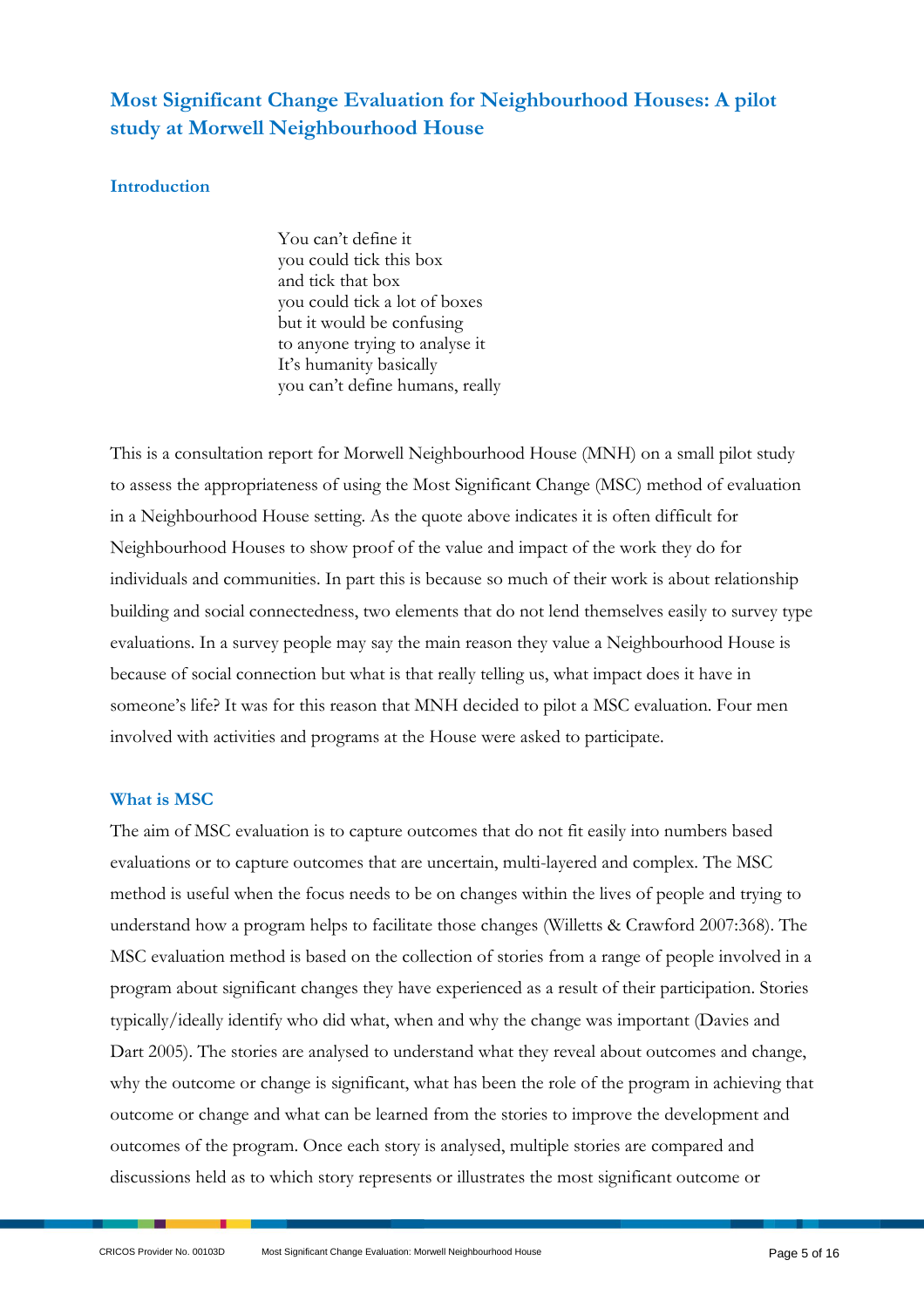change. Much of the learning and evaluation occurs through this group discussion and selection process as to why a story is significant and why one story is the most significant. MSC is intended to be part of an ongoing cycle of evaluation, learning, and program development.

#### **Collection and analysis of MSC stories at MNH**

Four men involved with activities and programs at the House were asked to participate. The stories were collected by an academic who was working with the House on a project about community wellbeing. The men were given a template that listed the questions and provided room to write answers but were also given the option of being interviewed; two were interviewed and two wrote their stories. The stories were edited and condensed to one or two pages in length and reformatted into a poem like format. At this point a meeting was held with the academic, the co-ordinator of MNH and the office administrator to analyse each of the stories and to choose one story that represented the most significant or important change both for the individual and in terms of MNH's objectives and aims. Each story was read and discussed to try and identify what the change was, why it was important and what was the role of the House in that change. A further discussion was then held with the aim of selecting the story that represented the most significant change and what that could tell us about the aims, objectives and ethos of the House.

#### **Analysis of individual MSC stories: what was important to people**

The important elements from each story that were highlighted during the discussion included:

• People went from feelings of social isolation to feeling socially connected

It's a connectiveness really It's being part of a network and people thrive on that If you haven't got a connection you're the loneliest person on earth I feel part of a community now I didn't before I was virtually a hermit

 People felt a renewed sense of purpose or new direction in their lives through participation in House activities or through learning new skills or being in leadership roles

> It (MNH) has re-validated and re-invigorated myself as a human being who can be useful and kind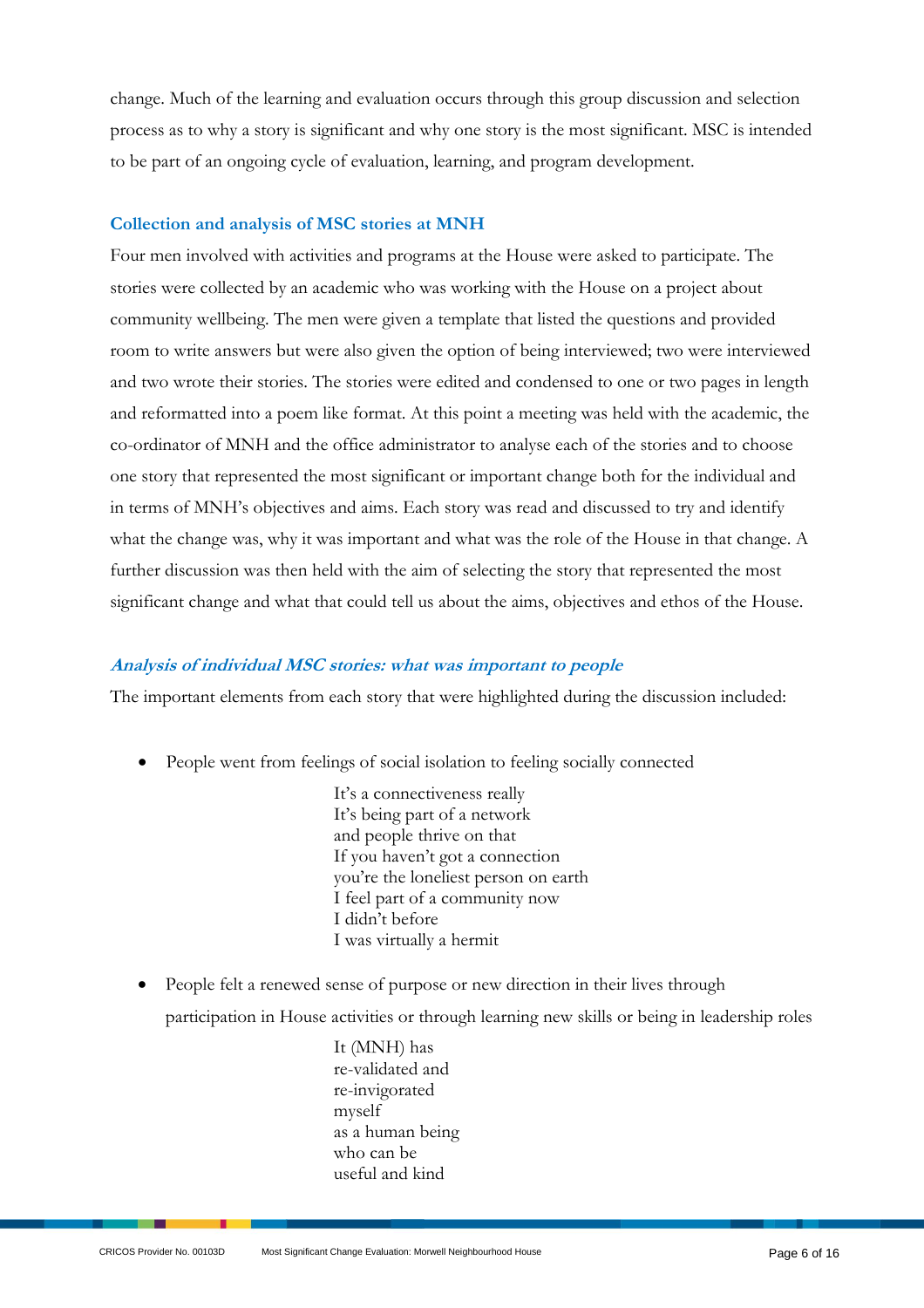contributing worthwhile and involved

Participation in and with MNH was seen as life-changing and positive

A mate told me MNH was looking for a (worker) Only 2 hours a week but when you're unemployed that's okay A few years later manager of the House got me volunteering Now I volunteer 15-25 hours a week

I find myself more confident I feel like I'm somebody again It's like I have a second life

 There was an increase in people's self-esteem through being more socially connected, having a sense of belonging to the community of the House, having a renewed sense of purpose through their participation in House activities and through learning new skills or being in leadership roles

> (Doing computers and literacy) has given me an opportunity to look at other things It's opened up my eyes to other situations You look at things differently You're not closed off in what you're looking at (learning to read means) I make sense of my world more than I ever could I would ask my brother or somebody if I got a letter to read it and tell me what it was These days no It might take me a couple of times but I get there and understand it A lot more control over your own destiny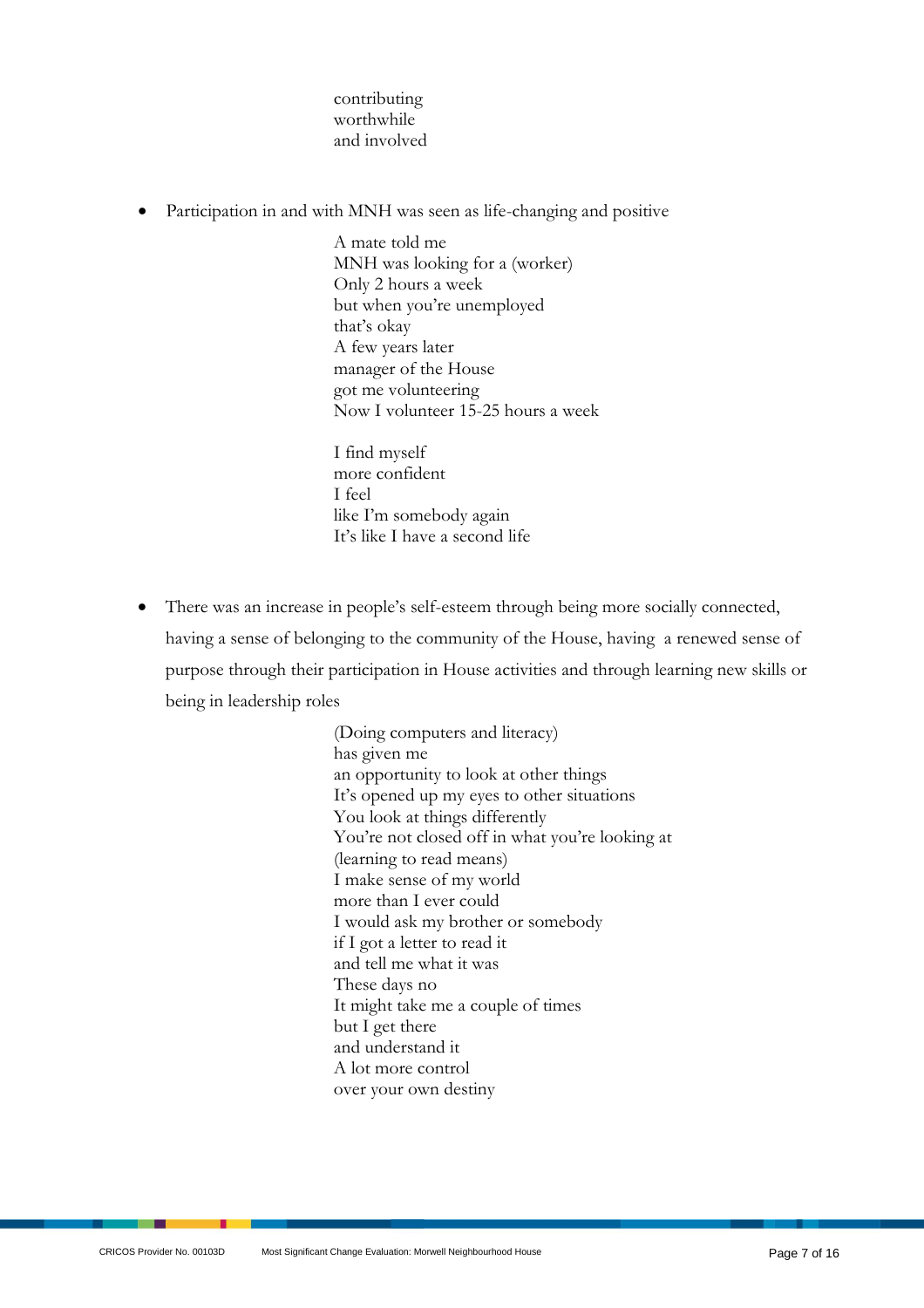MNH helped people learn new skills and to step outside their comfort zone but in their own time, tailored and responsive to their needs and aspirations

> The best thing about Neighbourhood Houses much more comfortable to be working in places like this At one stage we were at TAFE we were out the back we weren't allowed to go inside they didn't like us being there Here It's much more open No-one saying no you're not going to do that A person like me doesn't learn in a classroom I learn in other ways Here is much more suitable for me

 People felt accepted for who they were and treated with respect; the House was seen as welcoming and inclusive

> It's hard to describe I'm one of these people that is a square peg in a round hole I don't fit in anywhere They don't care what I present myself as here You're not judged if you say something out of place

Neighbourhood Houses are totally different to most places Anyone who walks in here is welcome anytime and that's the difference

#### **What do people's stories tell us about the role of MNH?**

After analysing and discussing each individual story the next task was to choose the story that illustrated the most significant change. The questions that guided this discussion were:

- which story is most significant and why
- which values and objectives of MNH do these stories speak to or illustrate
- what can we learn from these stories that can inform those values and objectives.

As the discussion progressed from what was significant in each individual story to what do these stories tell us about the role of MNH it became evident that the stories highlighted underlying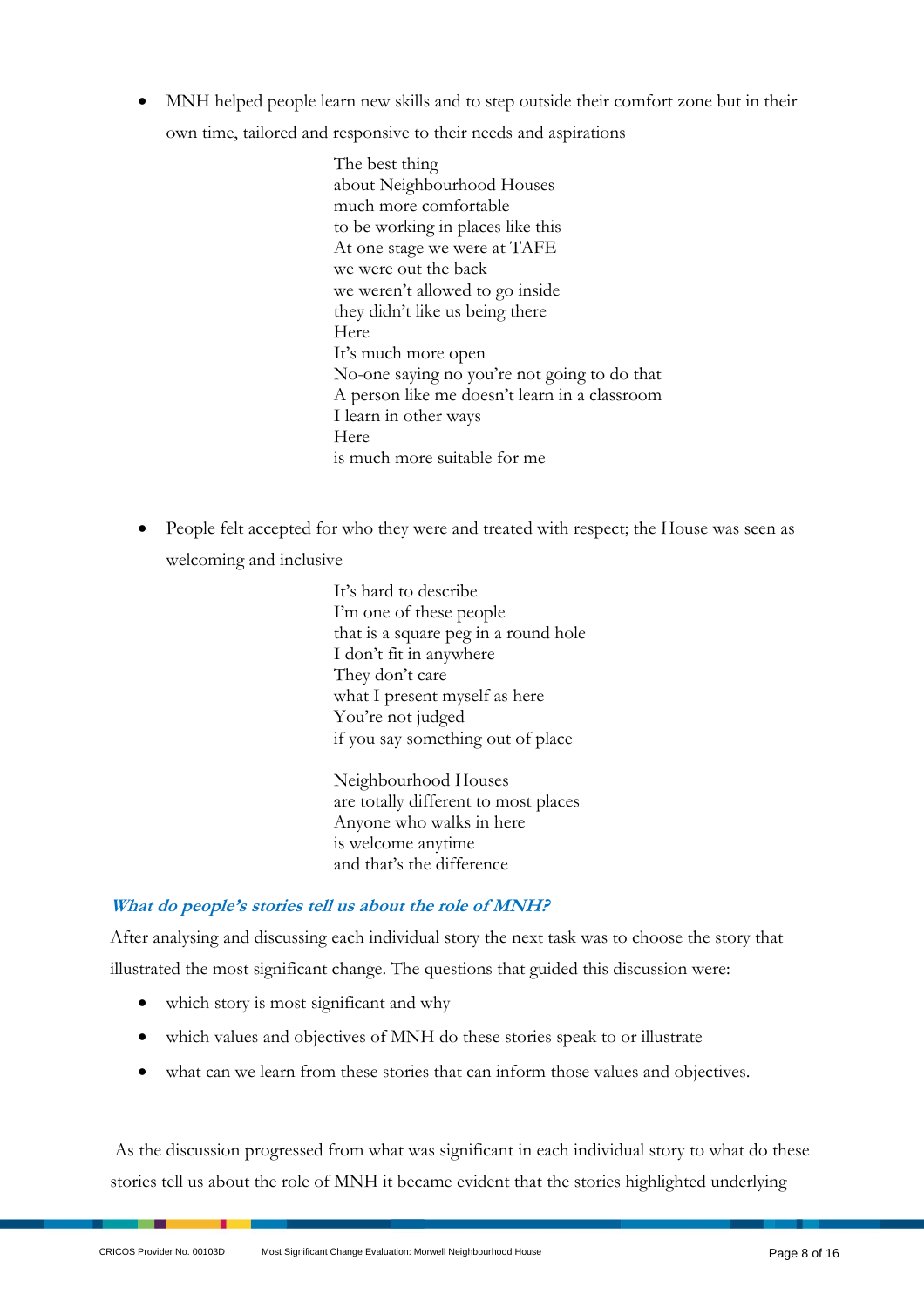values that guide how MNH operates. Those values included: flexibility, inclusiveness and acceptance, strengths based capacity-building, a person-centred tailored approach, and social connectedness. It was commented that 'helping people move from social isolation to social connection is a driver behind all that the House does' but that it does this on each person's terms and to their timetable. MNH is always working towards engagement and connections but not with a set agenda or suite of programs: 'not just one way or our way – not by telling but by listening and hearing and then enabling'.

At the centre of how MNH operates is flexibility and identifying the needs and aspirations of each person or group and tailoring a response (activity, program), for example, one on one life skills training. MNH does not want to impose an agenda or timetable of activities but seeks to tailor these to the needs of each person: they seek to have a conversation with each person about what they need and want to achieve. This was perhaps best summed up with the comment: 'the House's job is to help you find your answer'. It was observed that not many groups have the ability, flexibility and support to work in this way. MNH has the capacity 'to throw out the rule book' and the MSC stories attest to that. It does not impose activities or ways of learning and participating but enables people to come to it in their own way, believing in their capacity. An important principle of MNH is to work to people's strengths: 'If you start where they are comfortable, then it can expand, but always at their pace'.

MNH does not see the community as a single entity; therefore there is no single solution or approach. Instead it works with individuals and groups facilitating and enabling them to achieve what they want and is important to them. It was commented that MNH is 'the independent movie of neighbourhood houses'- prepared to do things differently, to work from a different script, not big budget or mainstream but small and local, reflecting the issues and needs of their community.

MNH's flexible approach, its commitment to listening not telling, being inclusive and welcoming enables people to find and create social connections, a sense of belonging and acceptance, increased self-esteem, and a new sense of purpose (as illustrated in the stories). The individual stories confirmed the power and importance of such an approach; the outcomes can be unexpected and life changing for people:

> Someone asked me this question: 'Has it been what you thought it would be?" My answer is this: It's better than I hoped it could be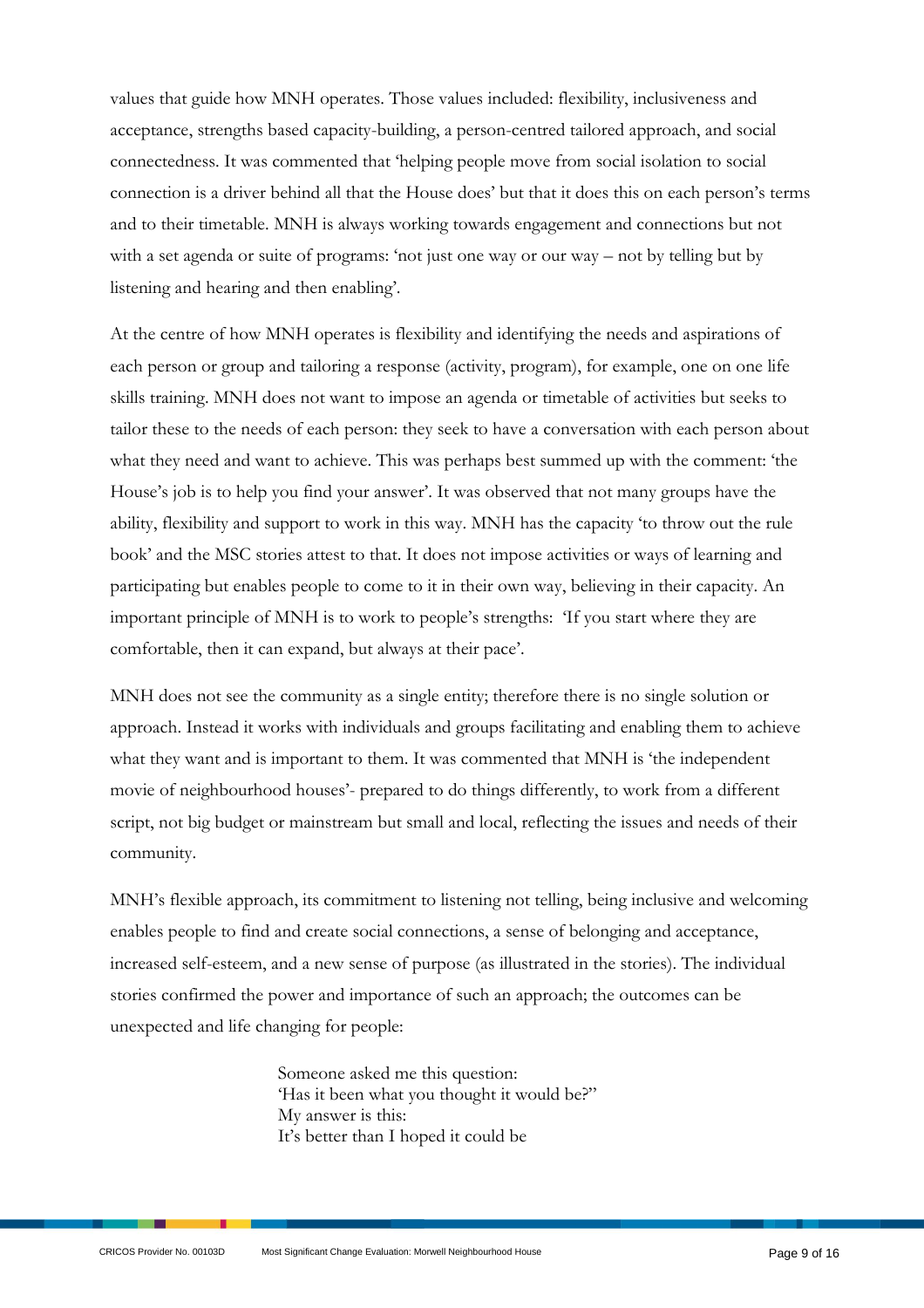#### **Reflections on MSC evaluation in a Neighbourhood House context**

This pilot study had two aims: to use MSC evaluation to evaluate the activities and programs of MNH; and to assess the appropriateness and feasibility of using MSC as an evaluation tool for Neighbourhood Houses. What a Neighbourhood House needs from an evaluation includes: finding out whether programs and activities meet the needs of participants; identifying ways to improve programs and activities; identifying why people attend Neighbourhood Houses and what they want from Neighbourhood Houses; and demonstrating the value and contribution of Neighbourhood Houses for individuals and communities. The MSC evaluation method can do all of these things; the strengths of MSC are that it can capture things that do not fit easily into other forms of evaluation – personal change, social connectedness, a sense of community, things that are often at the heart of what Neighbourhood Houses do. In terms of both aims the pilot evaluation provided a way for MNH to demonstrate its impact and value for people who participate in its activities and that the benefits people experience are a result of the approach that MNH takes and the underlying values of that approach.

However, the time and resources that are needed for a more extensive MSC evaluation may not be feasible for a Neighbourhood House. But that is not necessarily the end of the story, there may be a way to retain the benefits of MSC but modify it to suit an under-resourced and understaffed community sector organisation. A less intensive (in terms of time and resources) and less formalised MSC evaluation that can still capture some of the important things that people value about the house is possible. A modified version of MSC evaluation can be a stand-alone evaluation or it can be used to supplement other evaluations and record keeping that Neighbourhood Houses undertake. One of the big advantages of MSC evaluation is that it is not just assessing whether you have done a good job or not it can help to review and improve programs, activities and your approach. MSC is as much a learning tool as it is an assessment tool.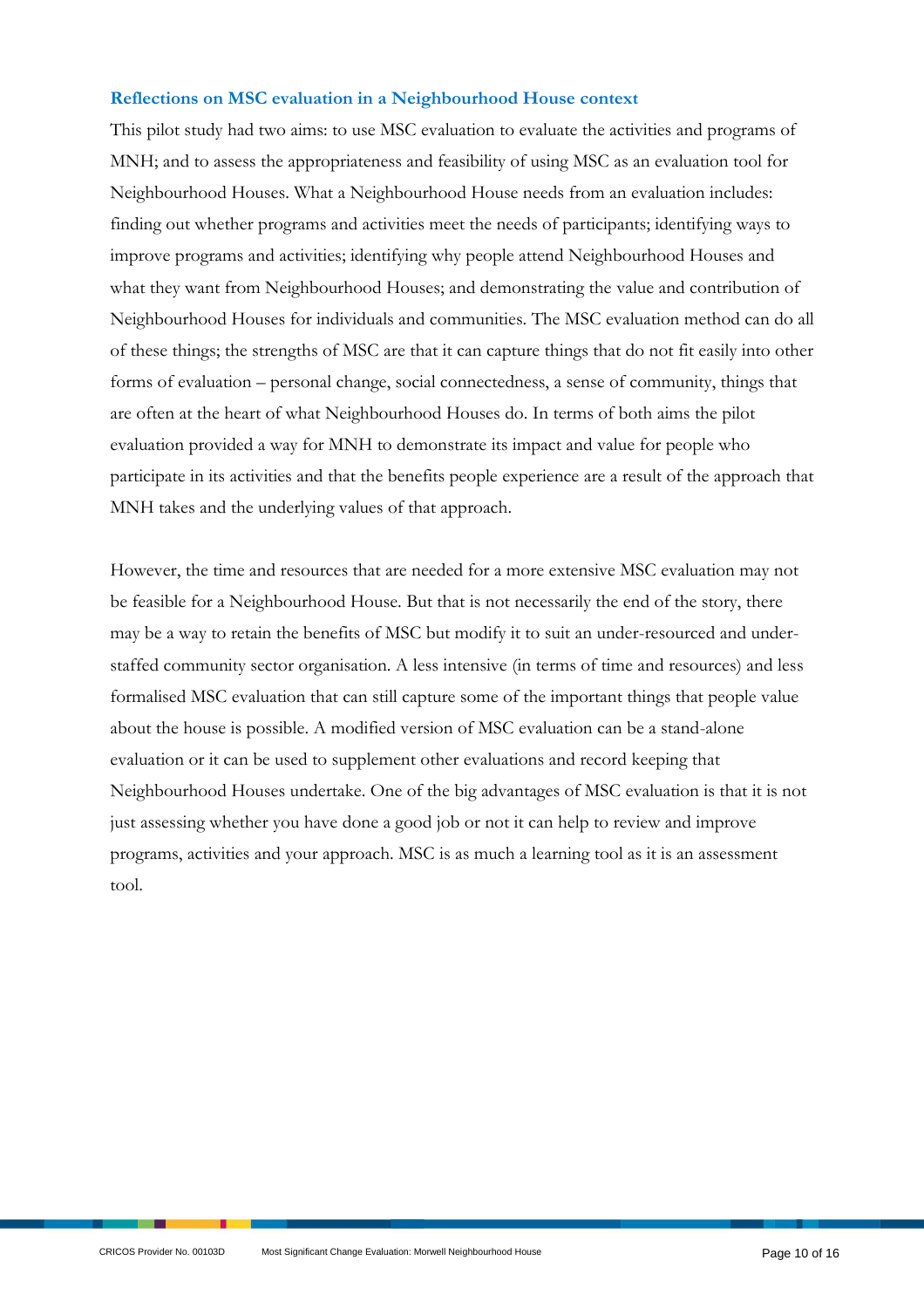## **A potential model for conducting a MSC evaluation at MNH**

# **The process**

- Collect stories of significant change
- Prepare the stories for group discussion
- Analyse each story
- Analyse, discuss and choose the most significant of all the stories
- Use what you have learnt to improve what you do

#### **Collecting stories of most significant change**

Before collecting stories for a MSC evaluation you need to consider who will collect the stories, when and from which people. For example, if you are collecting stories from participants in a program the person collecting the stories should not be the person who delivered the program, and it would be preferable if stories were not collected by the House co-ordinator because of issues of power imbalance, feeling unable to be critical or wanting to please. Other considerations that will influence who collects the stories include workload, training and time.

Rather than trying to gather stories from all participants MNH may decide to conduct a MSC style evaluation once a year with a particular group, or a selection of people across various groups or programs at MNH. Another alternative would be to collect stories not at one time in the year but over the year, one story at a time. If this option was chosen it may be useful to analyse and discuss each story at the time it is collected (notes to be kept) and then once a year review all of the stories and have a discussion about which is the most significant and why. If it is decided that participants in a particular program will be the focus of the evaluation, it is useful to inform people about the evaluation early on in the program.

It is important that there is a consistent approach to story collection. The template provided in this report can be used as a starting point. Storytellers can select to be interviewed or to write their own story. The significance of a change is for the person being asked to decide; it may be a big change or a small change but it is significant in some way to the person. Stories of change can be about positive or negative change.

# **Prepare the stories for group discussion**

Having collected the stories the next phase of the evaluation is to present them to others in the team to discuss what is significant about each story and what it tells you about the effectiveness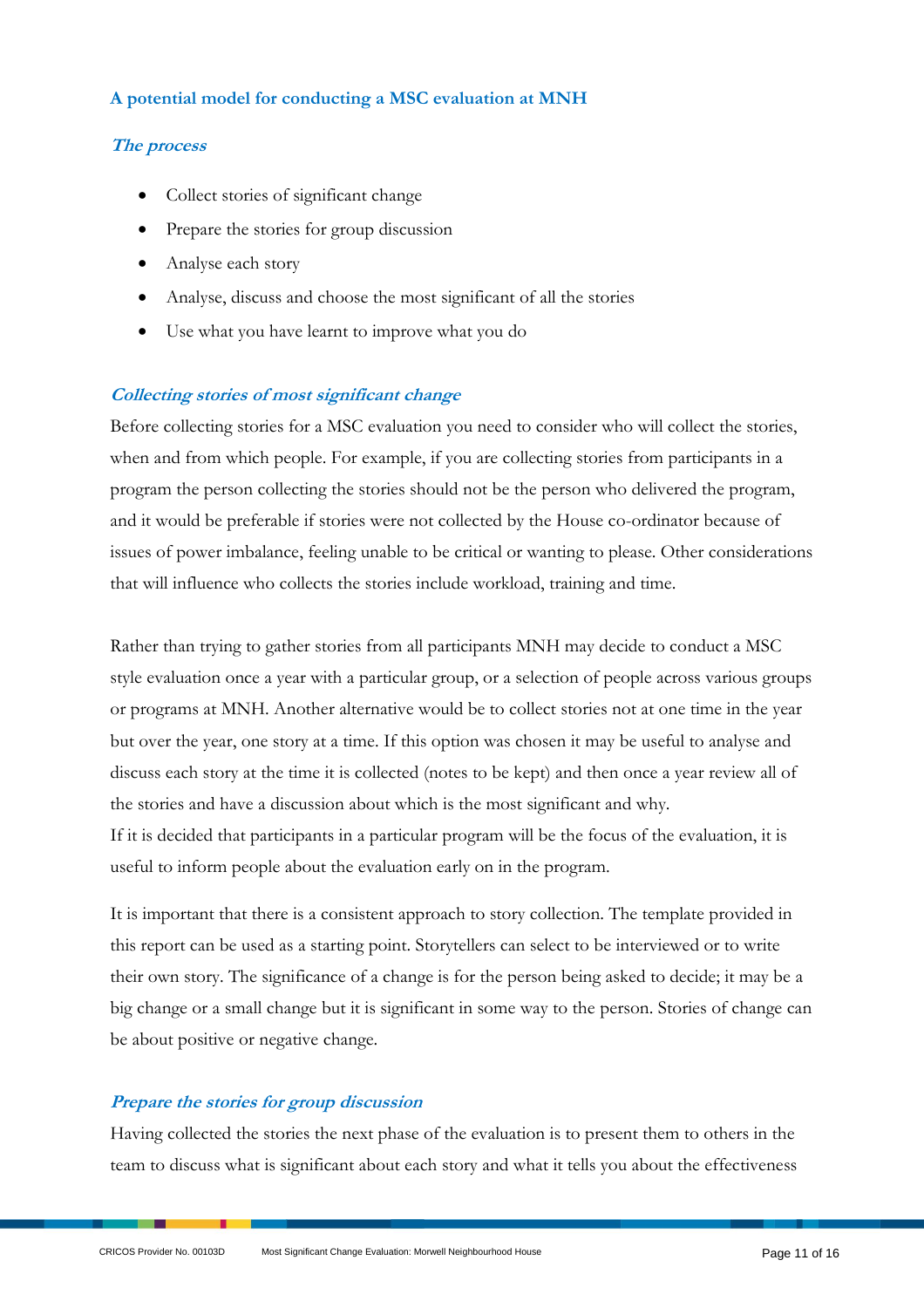of MNH programs. However, before that stage it may be necessary to prepare the stories to make them clearer and more coherent. Stories may need some editing – it is recommended that stories be no longer than 2 pages. It is important, that as much as possible, the storyteller's words are used.

## **Analyse each story**

Depending on how MNH decides to collect MSC stories it may influence how it undertakes the analysis and discussion of the stories. If, for example, it decides to collect stories over a longer time period, it may be useful to have a discussion about each story soon after it is collected. Then when a number of stories have been collected it may be useful to arrange for a multiple story discussion.

When analysing each story the following questions might be useful:

- What is the significant change or what is important to this person about participating at MNH?
- Why is this important for the person what has it enabled them to do; what has been the impact on their life?
- What themes can you identify, for example social isolation, social connectedness, learning new skills?
- How has participating at MNH contributed to these changes?
- Were there particular aspects of how MNH operates that were important to the outcomes, for example, catering to individual needs, being inclusive?

# **Analyse, discuss and choose the most significant of all the stories**

At this stage of the process all the stories are presented to the MNH team to discuss what is significant about each story and to choose the most significant of all the stories – the story that tells you the most or the most important story about the effectiveness and impact of MNH and its programs. The process of having to choose the most significant story and justify that choice can bring many points and learnings, which may have remained less noticed, to the surface for all of the stories. Choosing the most significant story is not only about the final choice, the dialogue that people have to get to their decision is as important – that's where the learning really happens. To ensure this learning is captured someone needs to be nominated as the note-taker.

There are various ways the analysis, discussion and selection of the most significant story can be structured, below is a suggested structure:

Divide the group into smaller groups if needed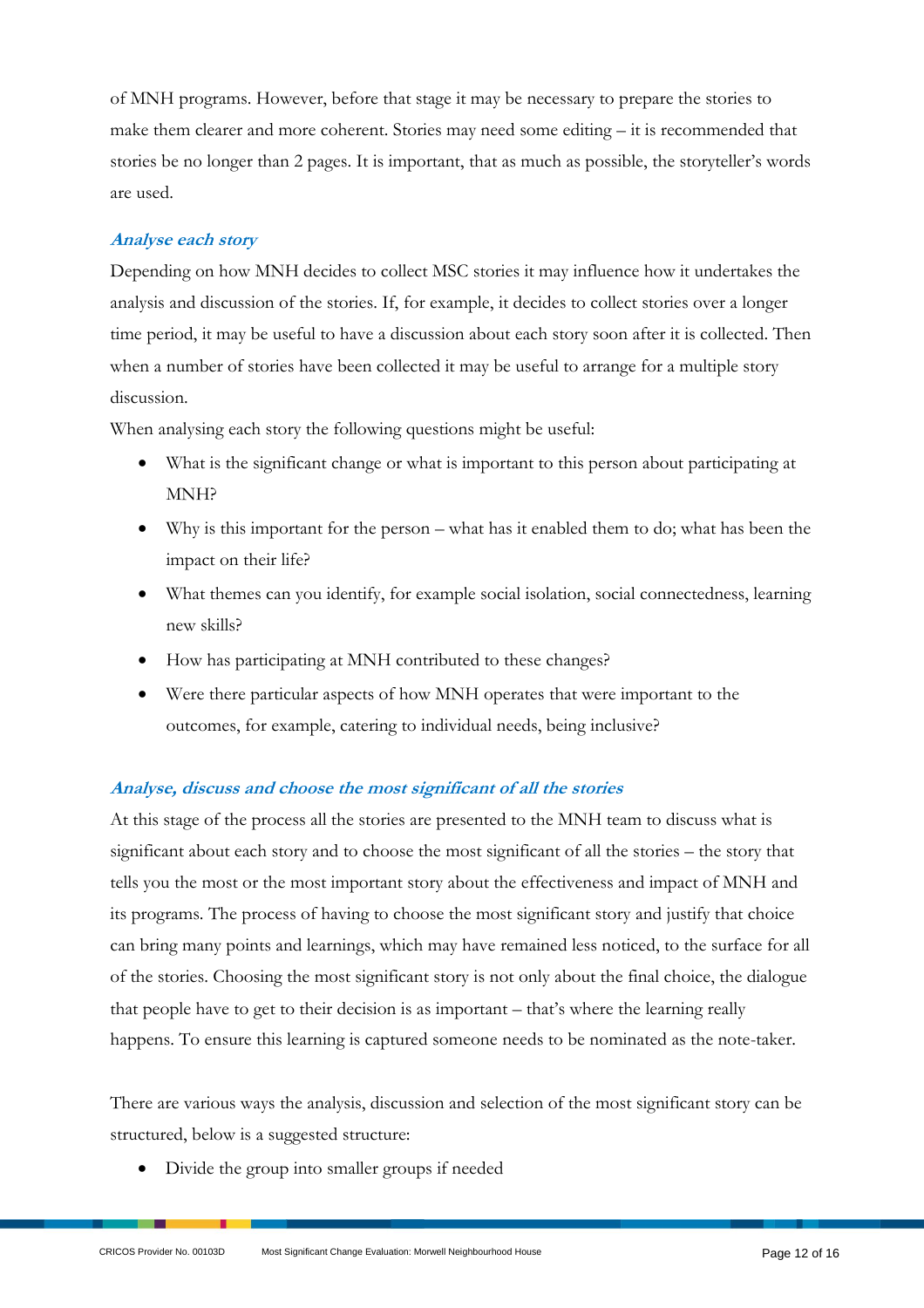- One person reads story 1 aloud to the rest of the group
- After listening to story 1 discuss the key points and main outcomes of the story (scribe to take notes)
- Repeat for story 2 (and so on)
- When all stories have been heard and discussed each person to think about which story they consider is the most significant and why
- Share your choice and reasons with the group (scribe to take notes)
- Try to reach an agreement on which story is the most significant (scribe to take notes)
- If the group has been divided into smaller groups then each sub-group will share their decision with the whole group
- Then the whole group needs to make a decision as to which is the most significant story and provide its reasons (scribe to take notes)

When analysing and choosing the story that is the most significant the following questions may be useful to guide the process:

- What sorts of changes or outcomes are evident?
- Why are they important?
- What factors contributed to the outcomes?
- What has been the role of MNH programs in achieving that change?
- What can we learn from this experience about how MNH engages with participants, volunteers or other stakeholders?
- What values of MNH do these stories speak to?
- What objectives of MNH do these stories speak to?
- What can we learn from these stories that might improve the programs and activities that MNH provides?

Selecting the most significant story is not easy and there may be resistance to finally deciding on the most significant story. However, it is in this discussion that valuable and deeper learning occurs.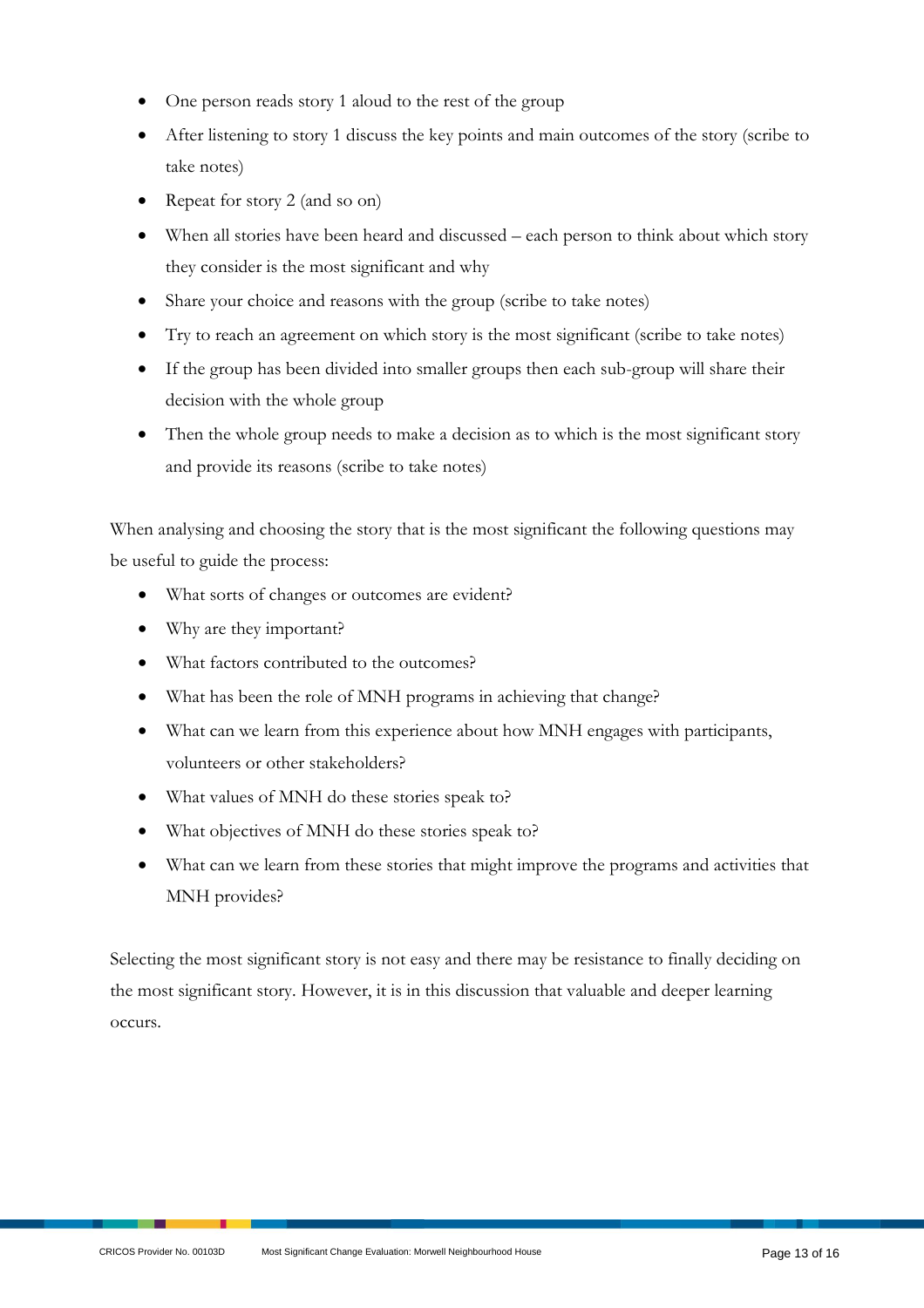#### **References and resources**

Davies, R & Dart J 2005, The 'Most Significant Change' (MSC) Technique: A guide to its use (this guide is available free from: [www.mande.co.uk/docs/MSCGuide.htm](http://www.mande.co.uk/docs/MSCGuide.htm) or [www.clearhorizon.com.au](http://www.clearhorizon.com.au/) )

Willetts, J & Crawford, P 2007, 'The most significant lessons about the Most Significant Change technique' in *Development in Practice*, 17:3, 367-379

#### **Useful links**

[www.betterevaluation.org/plan/approach/most\\_significant-change](http://www.betterevaluation.org/plan/approach/most_significant-change) [http://mande.co.uk/special-issues/most-significant-change-msc/](http://mande.co.uk/special-issues/most-significant-change-msc) [http://www.evaluationtoolbox.net.au/index.php?option=com\\_content&id=61](http://www.evaluationtoolbox.net.au/index.php?option=com_content&id=61)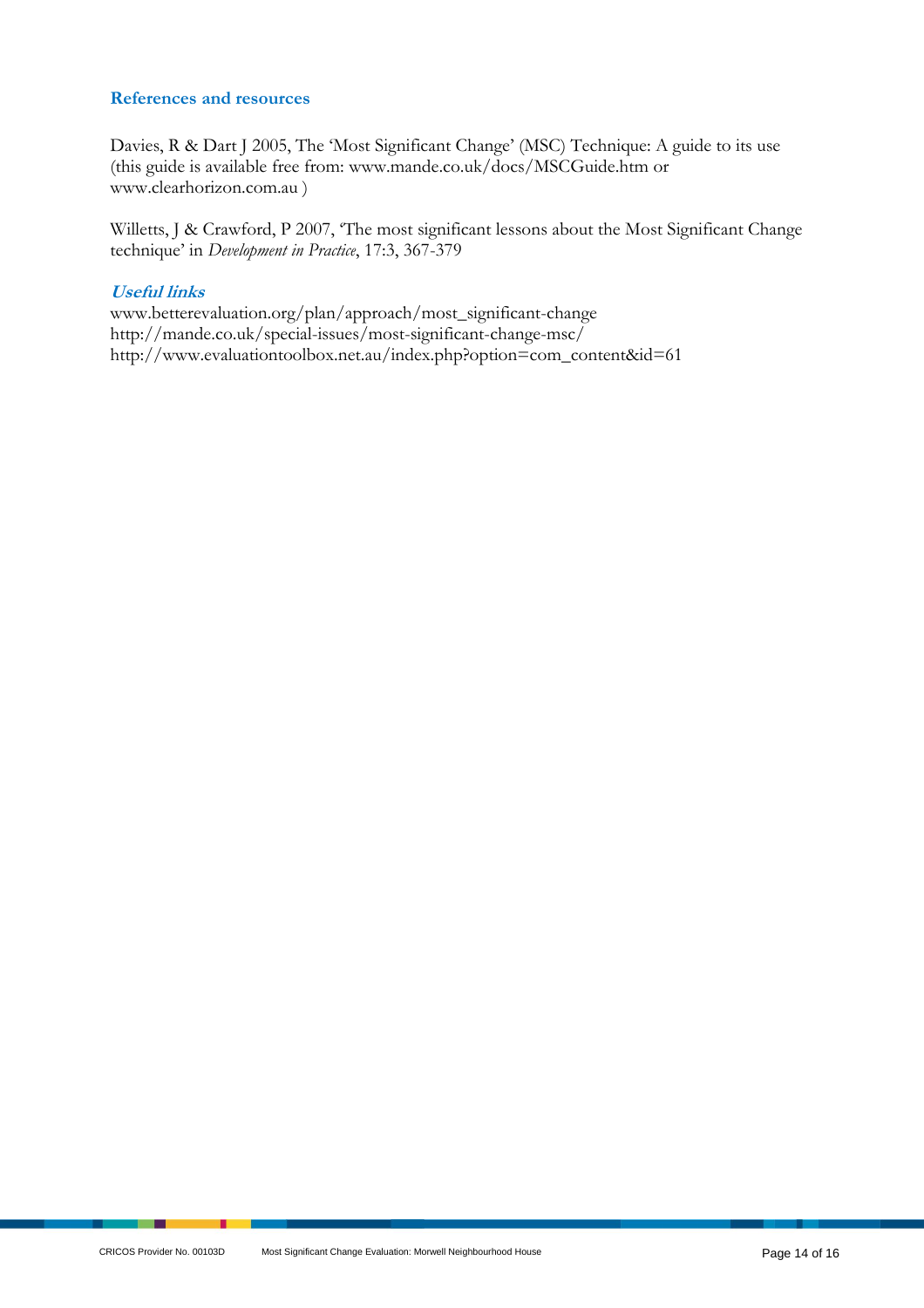# **Most Significant Change Story Template**

We want to find out about your experience at Morwell Neighbourhood House; we want to collect your story about being involved with Morwell Neighbourhood House. The questions below are designed to help frame your story but you can include other comments as well.

You can write your story in any way you like; you can write as little or as much as you like, the boxes below are just a guide. If you prefer I can interview you and record your story.

Did anything in your life change as a result of participating in the (insert program name) at Morwell Neighbourhood House?

YES/NO

[If your answer is NO, you can stop here]. If YES, what changed? (How are things different now?)

When did the change/s happen?

How did the change/s happen?